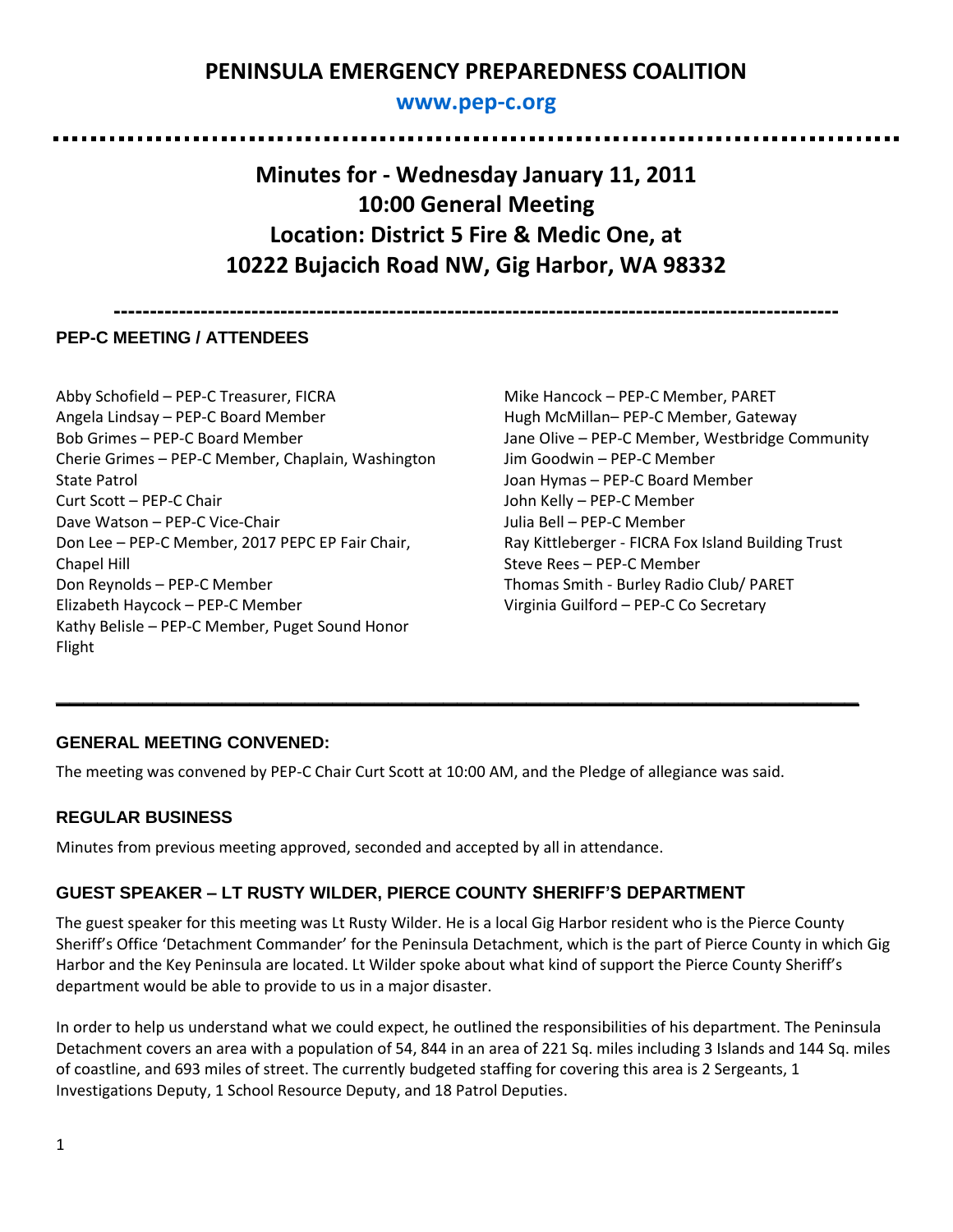Under *Normal Conditions*, the functions of the Peninsula Detachment include sheriff's deputies working in assigned areas, as well as deputies assigned to special units, active investigations, community functions, and training. Under *Elevated Conditions* (such as demonstrations, an active shooter event, or even just holiday events), staffing is usually increased, with additional staff called in. Certain duties may be placed on hold and dispatching protocols may change – so some lower priority calls for assistance may not be handled immediately. Special Units may be activated and a liaison may be sent to County Department of Emergency Management if the EOC is activated. Under conditions of a *Regional Event*, (like the Oso mudslide or the recent ice storm, or a pandemic illness, or even just a large event, such as the State Fair) staffing is significantly impacted, and response to calls for assistance may be more severely limited based on resources. The Pierce County DEM EOC may be activated, the Peninsula MACC maybe be activated, and only essential LE function will be performed. During a *Catastrophic Event*, such as a major earthquake or other event where the entire region is severely disrupted, it is expected that even though state and national resources will be requested, there will be limited communication, limited response capability, and crimes against property, like theft, looting, vandalism, and crimes against persons, such as assaults, sexual assaults, robberies, and coercion may occur.

The Peninsula Detachment is aware of these risks, and they are attempting to plan and prepare as much as possible. They have reviewed and learned from the mistakes of police departments during other large scale disasters, such as Hurricane Katrina. They have analyzed their own needs during an emergency – especially with respect to the special requirements of martial law conditions. They have noted their own critical need for fuel in order to carry out their first responder activities, and they are aware of their responsibility to provide control in situations like crowded emergency rooms. They are a part of the Peninsula MACC (Multi-Agency Coordinating Center), and participated in last year's earthquake disaster preparedness exercise, Cascadia Rising. And although the Peninsula Detachment continues to do everything possible to prepare, it will have limitations. Lt Wilder stressed the following safety considerations that we as individuals should consider. Safety of self, both at home and away, safety of one's residence, and safety at work – all are important to remember. He emphasized preparedness plans for individuals, structural design adjustments for residential buildings, and communications strategies for families and neighborhoods. And he reminded us that often, safety from crime can be improved by gathering together in groups for protection – safety in numbers. It was made clear to us that our theme "YOYO" – You're On Your Own – accurately describes our circumstances in a Catastrophic Event situation.

### **REPORTS**

PEP-C Treasury Report for January 2017 was submitted in written form: Balance as of: Dec. 1, 2016 \$1,605.39 No Activity Balance as of: Dec. 31, 2016 \$1,605.39

### **TRAINING OPPORTUNITIES**

A number of classes that are scheduled for the near future were presented. Details will be posted on the PEP-C Facebook page [\(www.facebook.com/PEPCGigHarbor](http://www.facebook.com/PEPCGigHarbor) ) or you can get more information from the contact person listed below.

- Disaster First Aid Saturday, January 28 Chapel Hill Presbyterian 8:30 5, Details and registration at [www.piercecountywa.org/PREPARE](http://www.piercecountywa.org/PREPARE) and select Preparedness Academy: Disaster First Aid. This class will be offered again later in the year on October 28, at the same location.
- First aid/CPR -2 classes taught at KP Lutheran Church by Mike Maroney (for details, contact Mike at 253-820- 1020, maroney@montana.com)
- Basic CERT on Fox Island taught by Steven Bailey, full-day class on 4 Saturdays in a row. If you are interested, contact Abby Schofield (253-303-0141, [aschfield@yahoo.com\)](mailto:aschfield@yahoo.com) to arrange for this class to be given.
- Basic CERT in Kitsap County Contact Mike Maroney (253-820-1020, maroney@montana.com)
- Entry Level HAM Radio classes will meet once a week at the Gig Harbor Four Square Church, on Thursday evenings, from 6:30pm - 8:30pm for 10 weeks, starting January 12. Details and sign up at [www.harborworship.com/hamradio](http://www.harborworship.com/hamradio)